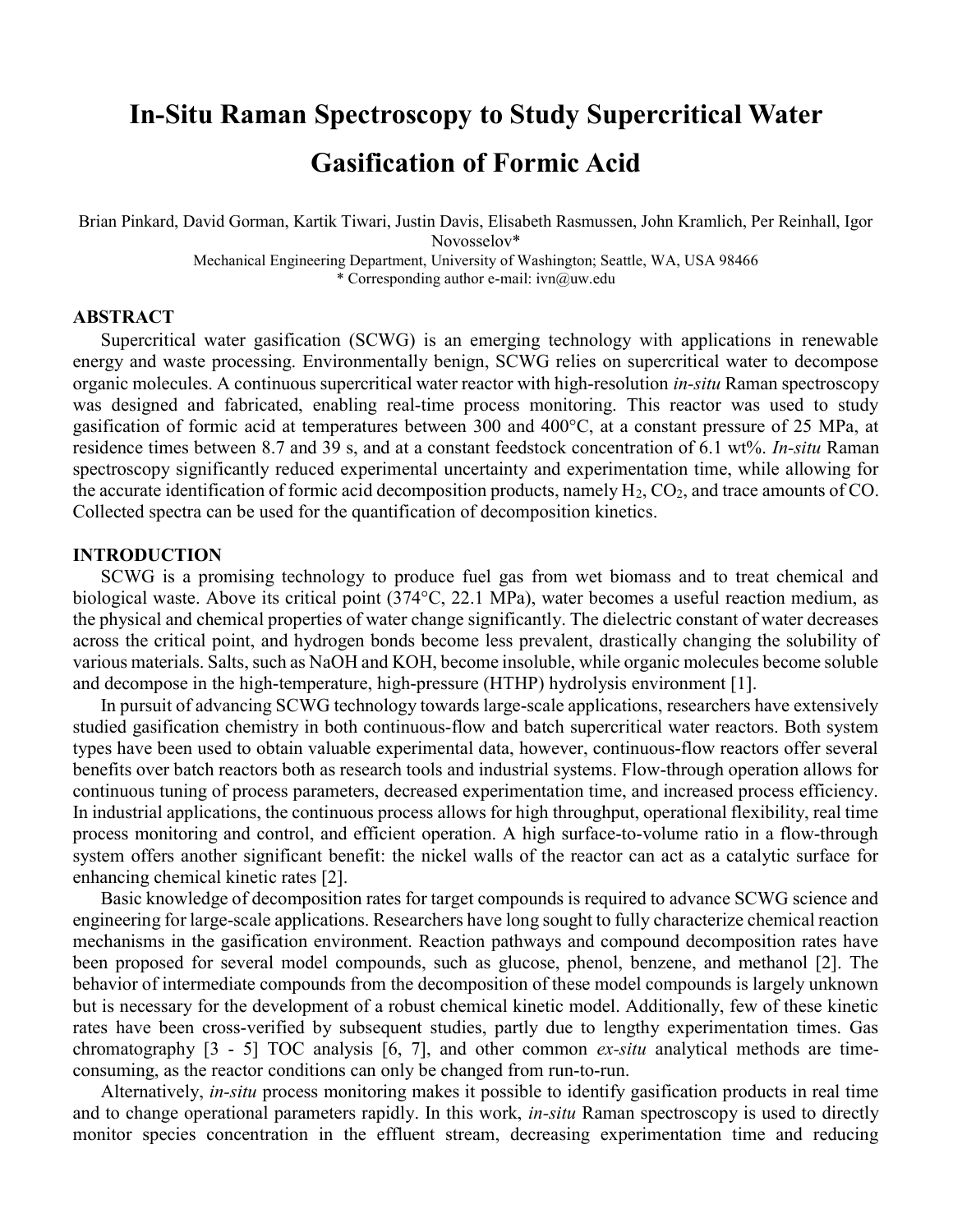measurement uncertainty.

Previous studies have investigated the viability of using Raman spectroscopy in the HTHP environment, with limited success. Raman spectroscopy is well suited to HTHP processes; other spectroscopic techniques, e.g. IR spectroscopy, have limited application due to the broad absorption spectra of water. Hunter, Rice, and Hanush at Sandia National Laboratories [8 - 10] demonstrated the capability of *in-situ* Raman spectroscopy to monitor intermediate products in real time by studying the oxidation of methanol and isopropyl alcohol in supercritical water. However, long term use of the spectroscopic cell proved to be a challenge. A sapphire or diamond window is necessary for optical access to the flow due to the corrosive nature of supercritical water. In the HTHP environment, it is challenging to keep the window sealed and intact. Thermal expansion of surrounding materials can cause the window to fracture, and gaskets (typically gold or graphite) deform and creep due to thermal cycling [11].

Nearly all continuous-flow supercritical water reactors have been constructed using materials with high nickel content, which provide excellent corrosion resistance and beneficial catalytic activity at the reactor wall. Batch reactors can be constructed from quartz or similar non-catalytic materials, but these materials are expensive and difficult to work with. The walls of continuous-flow reactors must withstand high pressure and temperature as well as the corrosive nature of supercritical water and reaction products. DiLeo and Savage [12] gasified methanol at supercritical conditions in quartz capillary batch reactors, both absent of and in the presence of, a wire nickel rod. The nickel caused decomposition to occur roughly 100 times faster. For scale-up to industrial applications, this catalytic behavior is beneficial to overall system throughput and efficiency.

Though the catalytic effect of nickel in the reactor walls in continuous flow reactors is a known phenomenon, it has not been quantified for various reactor geometries, which complicates comparisons between studies. Variations in the surface-to-volume ratio are expected to result in different chemical reaction rates between similar reactors. Goodwin and Rorrer [3] showed that a microchannel reactor increased the speed of gasification reactions, due to smaller inner reactor geometries. Hao et al. [5] also demonstrated that smaller inner reactor diameters are beneficial for gasification, as they increase reactor surface-to-volume ratio. Reactors constructed from materials with different nickel contents (i.e. Inconel 625 vs. 316 SS) are expected to show different catalytic behavior. For accurate studies of chemical kinetic rates in continuousflow supercritical water reactors, the exact reactor geometries and materials must be specified, and the catalytic effects of the reactor wall should be considered. The presence of the catalytic surface may affect product yields, reaction pathways, and elemental rates.

In the gasification of model organic compounds, some intermediate reaction products are common across a range of compound types. One of these common intermediate reaction products is formic acid; it has been explicitly listed as an intermediate compound from the gasification of glucose [3], fructose [4], methanol [13], and glycine [14]. Because formic acid is present in the gasification pathways of model carbohydrates, alcohols, and amino acids, one can assume that formic acid will be present during the gasification of any real biomass feedstock.

In 1998, Yu and Savage [15] studied the gasification of dilute formic acid in a continuous-flow, supercritical water reactor, to analyze the decomposition pathways and rates under hydrothermal conditions. An aqueous feedstock was used, with 1000 ppm formic acid in distilled, deionized water. Arrhenius parameters were determined, and the preferred reaction pathway was identified. Tests were conducted at temperatures between 320 and 500°C, pressures between 18 and 30.7 MPa, and residence times between 1.4 and 80 s. Major decomposition products were consistently  $CO<sub>2</sub>$  and  $H<sub>2</sub>$ , indicating that decarboxylation was the dominant reaction pathway, as shown in Equation 1. CO was also observed as a reaction product in low concentrations, indicating the existence of a dehydration reaction pathway, which occurs as indicated in Equation 2.

$$
HCOOH \rightarrow H_2 + CO_2 \tag{1}
$$

$$
HCOOH \to H_2O + CO \tag{2}
$$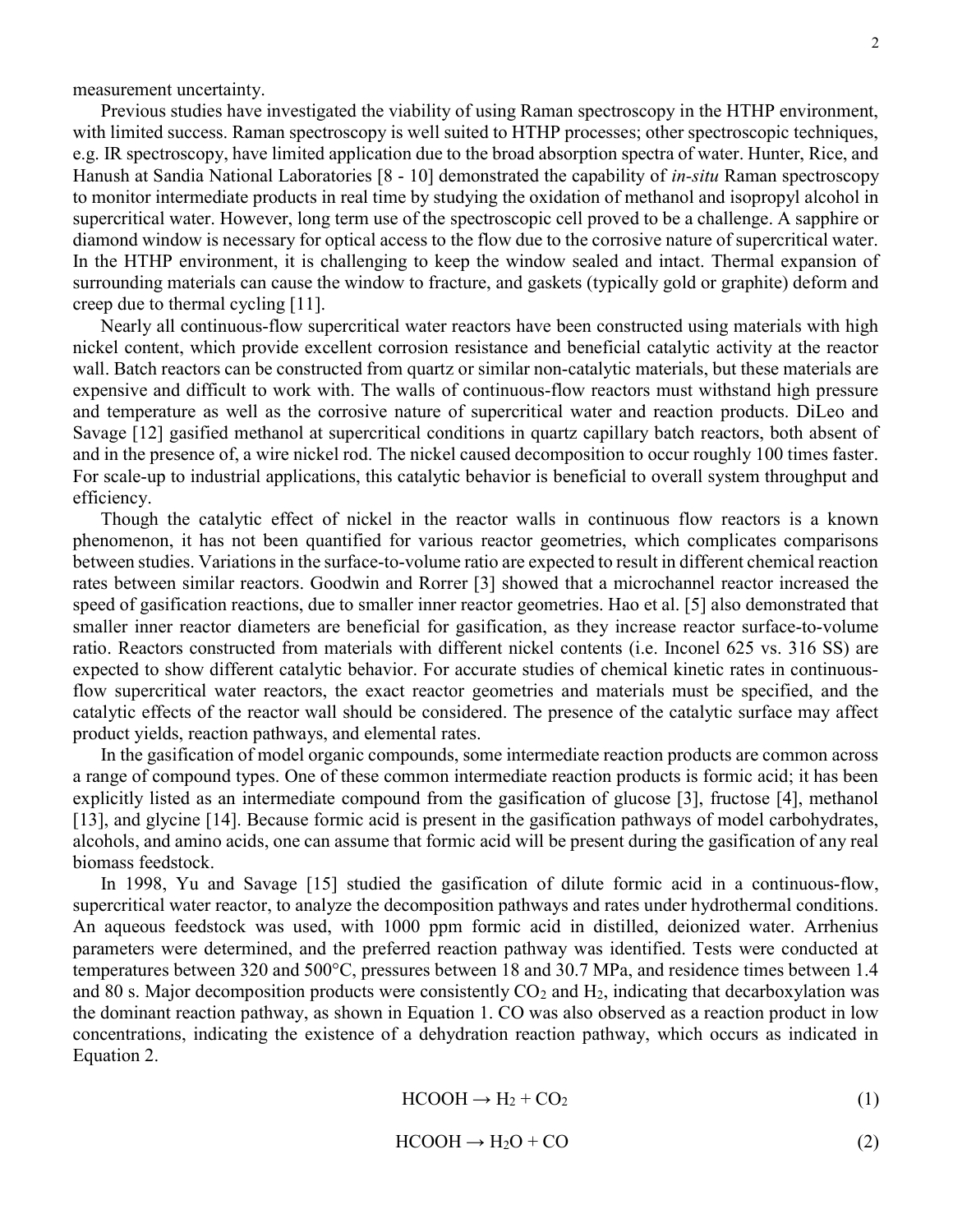For temperatures above 420°C, decomposition happened too rapidly for kinetic rates to be properly determined. Some pressure dependency was noted for decomposition occurring near the critical point, which may indicate a density-dependent reaction mechanism, as the density of water changes drastically with changing pressure near the critical point. Kinetic parameters were calculated for temperatures from 320 to 420°C and a pressure of 25.3 MPa. First-order decomposition behavior was observed, and Arrhenius parameters are presented in Table 1.

In a more recent study, Zhang et al. [16] gasified formic acid in a continuous-flow reactor, at temperatures between 550 and 650°C pressures between 24 and 30 MPa, and residence times between 16 and 46 s. Concentrations between 0.05 and 0.7 M of formic acid in distilled, deionized water were tested. Dominant reaction products were reported as  $H_2$  and  $CO_2$ , with minor yields of  $CO$ , again supporting the conclusion that decarboxylation is the dominant reaction mechanism at supercritical conditions. The authors reported that gasification with a high concentration of formic acid led to side-reactions involving the formation of formaldehyde and methanol, decreasing hydrogen yield. Kinetic rates were not reported.

| <b>Decomposition</b> | <b>Temperature</b>  | <b>Pressure</b> | <b>Pre-Exponential</b> | <b>Activation Energy</b> | Source |
|----------------------|---------------------|-----------------|------------------------|--------------------------|--------|
| <b>Reaction</b>      | Range $(^{\circ}C)$ | (MPa)           | Factor 'A' $(s^{-1})$  | $E_A$ ' (kJ/mol)         |        |
| Formic Acid          | $320 - 420$         | 25.3            | 6.2                    |                          |        |

Table 1: Arrhenius parameters of first-order formic acid decomposition

In this study, formic acid gasification was studied at temperatures between 300 and 400°C, at a constant pressure of 25 MPa, and at residence times between 8.7 and 39 s. The initial concentration of formic acid was maintained at 6.1 wt%. In-situ process monitoring with Raman spectroscopy allowed for analysis of the decomposition process. The use of Raman spectroscopy was demonstrated for continuous process monitoring and species identification. The potential for determining chemical kinetic rates is discussed in the context of the results obtained.

## MATERIALS AND METHODS

The reactor used for this study is designed to operate at pressures up to 35 MPa, temperatures up to 650 $^{\circ}$ C, residence times of  $0.7 - 70$  s, and a maximum throughput of 41 g of H<sub>2</sub>O per minute. A system schematic is shown in Figure 1. The reactor components are Inconel 625, a nickel alloy with excellent corrosion resistance and strength at elevated temperatures. This is similar to SCWRs reported in the literature, which are primarily constructed from high nickel alloys such as Inconel 625 or Hastelloy C-276 [2-7]. The reactor is constructed of 6.35 mm (0.25 in) tubing with an internal diameter of 3.05 mm (0.120 in), giving a surface to volume ratio of 13.1 cm<sup>-1</sup>. A modular reactor design allows the reactor section to vary in length, volume, and material of the reactor. Two different reactor sections may be installed on the system; both are Inconel 625 tubing, with varied length to provide a greater range of residence times. The first reactor section has an internal volume of 17.4 mL and can achieve residence times of 1.8 to 74 s (based on water density at 600°C). The second reactor section has an internal volume of 6.25 mL and can achieve residence times of 0.65 to 27 s (at 600°C). The insulated reactor section is followed by a Graham Heliflow tube-in-shell heat exchanger designed to rapidly cool the fluid, quenching any ongoing high-temperature reactions. The time required to cool the effluent flow to a temperature at which decomposition is no longer occurring was not precisely determined but is assumed to be less than one second. In this study the reaction rates are not calculated, thus any uncertainties in residence time calculations arising from effluent cooling are not of critical importance. However, for future studies, this correction in residence time should be considered.

 Two SSI HPLC pumps provide a constant, user-defined flow rate of reagent and water into the system, while an Equilibar diaphragm-style back pressure regulator controls the internal reactor pressure. To bring the water to supercritical conditions, two separate heating sections are employed. The first heater consists of a 2000 W TEMPCO coil-heater. This heater is in direct contact with a 19.0 mm (0.75 in) tube with an internal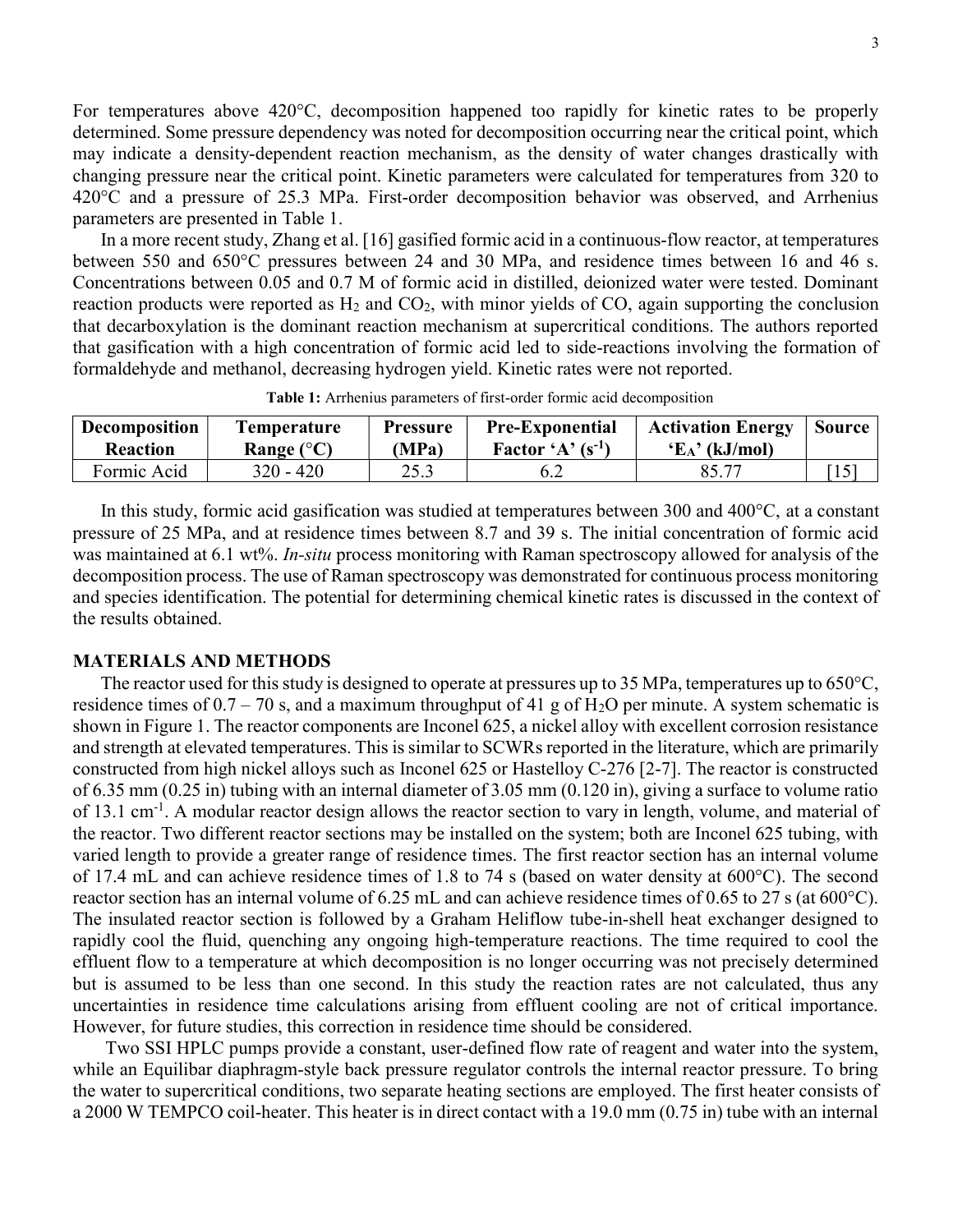diameter of 13.0 mm (0.51 in). To reach supercritical temperatures, an 1800 W OMEGA ceramic radiant cylinder heater provides heat into a coiled section of 6.35 mm (0.25 in) tubing.

A custom mixing section was designed and fabricated to ensure rapid mixing and heating of the reactant stream. The mixing technique was carefully considered in the reactor design. Some researchers choose to premix reactant and water, to simplify pumping the feedstock and the overall plumbing of the system. This may be desirable for large-scale systems with non-ideal feedstocks, but premixing is not ideal for chemical kinetic studies. Heating a premixed effluent leads to slow heating of the reactant, which can cause decomposition and polymerization to begin before the desired temperature is reached [4]. As an alternative, post-critical injection is attractive for rate studies, as it can achieve nearly instantaneous heating of the reactant at low concentrations, limiting polymerization and char formation. Also, mixing cool reactant into supercritical water establishes a clear initiation point for chemical reactions, which is necessary for accurate residence time calculations. Post-critical injection does not guarantee a well-mixed flow or a uniform temperature distribution, as laminar flow can lead to slow mixing between the supercritical water and reactants. Additional analysis is necessary to assess the mixing and temperature distribution. A numerical computational fluid dynamic (CFD) study was performed to design a suitable mixing section to improve mixing in the laminar and transitional (to turbulence) flow regions in the reactor; this process is detailed in Tiwari et al. [17].

After the mixing section, a 700 W OMEGA radiant cylinder heater is used to ensure the decomposition reaction takes place under isothermal conditions. The heater was placed around the coiled Inconel reactor section. A Raman immersion ball probe from MarqMetrix was installed immediately after the heat exchanger and prior to the back pressure regulator, to allow for *in-situ* monitoring of product species concentrations. The Raman spectroscopic cell was positioned in the cold flow region after the heat exchanger to avoid the thermal expansion and sealing issues described above. Two Honeywell Model S flush mount pressure transducers are used to monitor internal pressure one immediately after the pumps and one after the heat exchanger. OMEGA type-K thermocouples monitor flow temperature at the mixing section, reactor inlet and outlet, and the Raman probe.

The fiber-optic Raman laser has an excitation wavelength of 785 nm and was operated at 300 mW. A sapphire ball lens is used to focus the excitation light 0.6 mm in front of the lens. The ball lens protrudes 0.5 mm into the flow. Spectra were collected in the backscatter configuration where the exciting laser and the collected spectra enter and exit the measurement volume through the same optical window, and along the same axis. To achieve consistent signals and to reduce measurement uncertainty, 20 to 40 averages of the signal were collected, with a signal integration time of 0.5 to 1 s. This reduced signal noise and ensured that



Figure 1. Schematic of the UW reactor system. The system can operate at pressures up to 35 MPa and temperatures up to 650°C, with residence times of  $0.7 - 70$  s. The maximum throughput of the system is 41 g of H<sub>2</sub>O per minute.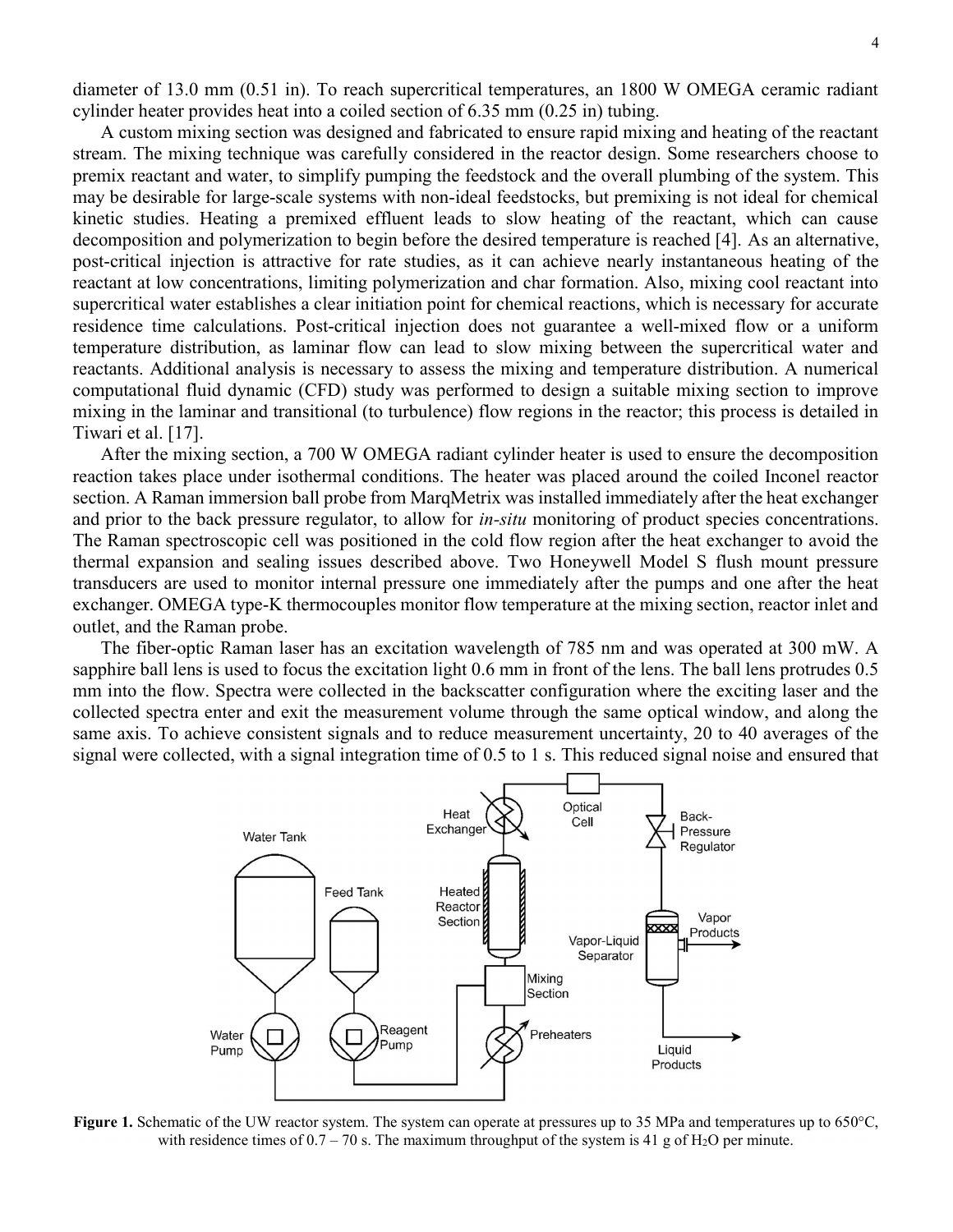minor signal constituents were collected accurately. Variations in integration time leads to a linear difference in signal magnitude; the data were corrected in post-processing to account for different integration times for each experiment. The fluorescent background signal was subtracted manually using Origin 2018 software.

# RESULTS

Formic acid was gasified in this continuous-flow reactor at temperatures of 300°C, 350°C, 374°C, 387°C, and 400°C, at a constant pressure of 25 MPa, and at residence times between 8.7 and 39 s. Feedstock concentration was held fixed at 6.1 wt% and total mass flow rate was kept constant at 20.4 g/min. Gasification resulted in decomposition into  $CO<sub>2</sub>$ , H<sub>2</sub>, and trace amounts of CO. Monitoring the gasification reaction with Raman spectroscopy proved to be an effective *in-situ* technique for identifying reaction products. Multiple spectra were gathered for each individual set of experimental parameters and no significant differences were observed between the spectra. This ensured that for each experiment, the chemical composition within the optical volume of the laser had reached steady state prior to acquiring the spectra.

Table 2 lists compounds present in the Raman spectra and associated wavenumbers of significant peaks. These peaks may be slightly shifted from the reference data provided by several Raman libraries due to differences in operating temperature or pressure. Figure 2 shows the Raman spectra of the decomposition products formed from gasifying formic acid at 374°C. The corresponding wavenumbers of significant peaks are noted on the plot. This temperature is chosen because it clearly contains all Raman peaks observed in the experiments.

| <b>Table 2.</b> Compounds present in Kaman specula of the product sucarn, whill locations of Kaman peaks holed |                                                            |  |  |
|----------------------------------------------------------------------------------------------------------------|------------------------------------------------------------|--|--|
| Compound                                                                                                       | Wavenumbers of Significant Raman Peaks (cm <sup>-1</sup> ) |  |  |
| Sapphire $(Al2O3)$                                                                                             | 379, 418, 751                                              |  |  |
| Water $(H2O)$                                                                                                  | 1640, 3185                                                 |  |  |
| Formic Acid (HCOOH)                                                                                            | 712, 1219, 1400, 1714, 2943                                |  |  |
| Hydrogen $(H_2)$                                                                                               | 355, 587, 814, 1034                                        |  |  |
| Carbon Dioxide $(CO2)$                                                                                         | 1272, 1383                                                 |  |  |
| Carbon Monoxide (CO)                                                                                           | 2138                                                       |  |  |

Table 2. Compounds present in Raman spectra of the product stream, with locations of Raman peaks noted



Figure 2. Raman spectra of decomposition products of formic acid at 374°C, with significant Raman spikes identified by correlated chemical species.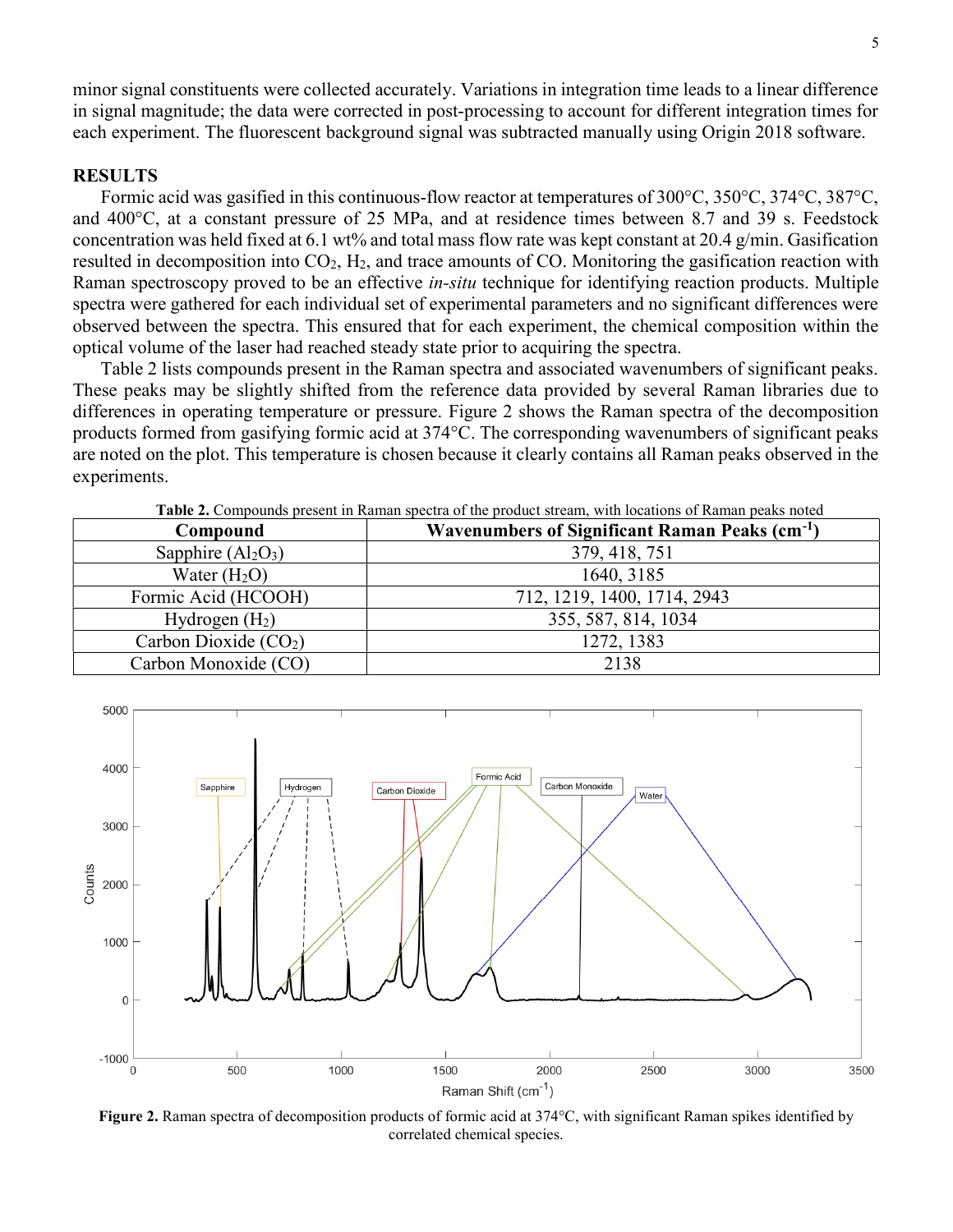

Figure 3. Raman spectra of (a) formic acid and  $(b) - (f)$  its decomposition products at tested temperatures and residence times. Spectrum (b) shows decomposition at 300°C, where only a small amount of  $CO_2$  and CO can be observed. Spectra (c) – (f) show increased yields of  $H_2$  and  $CO_2$ , as reaction temperatures are increased.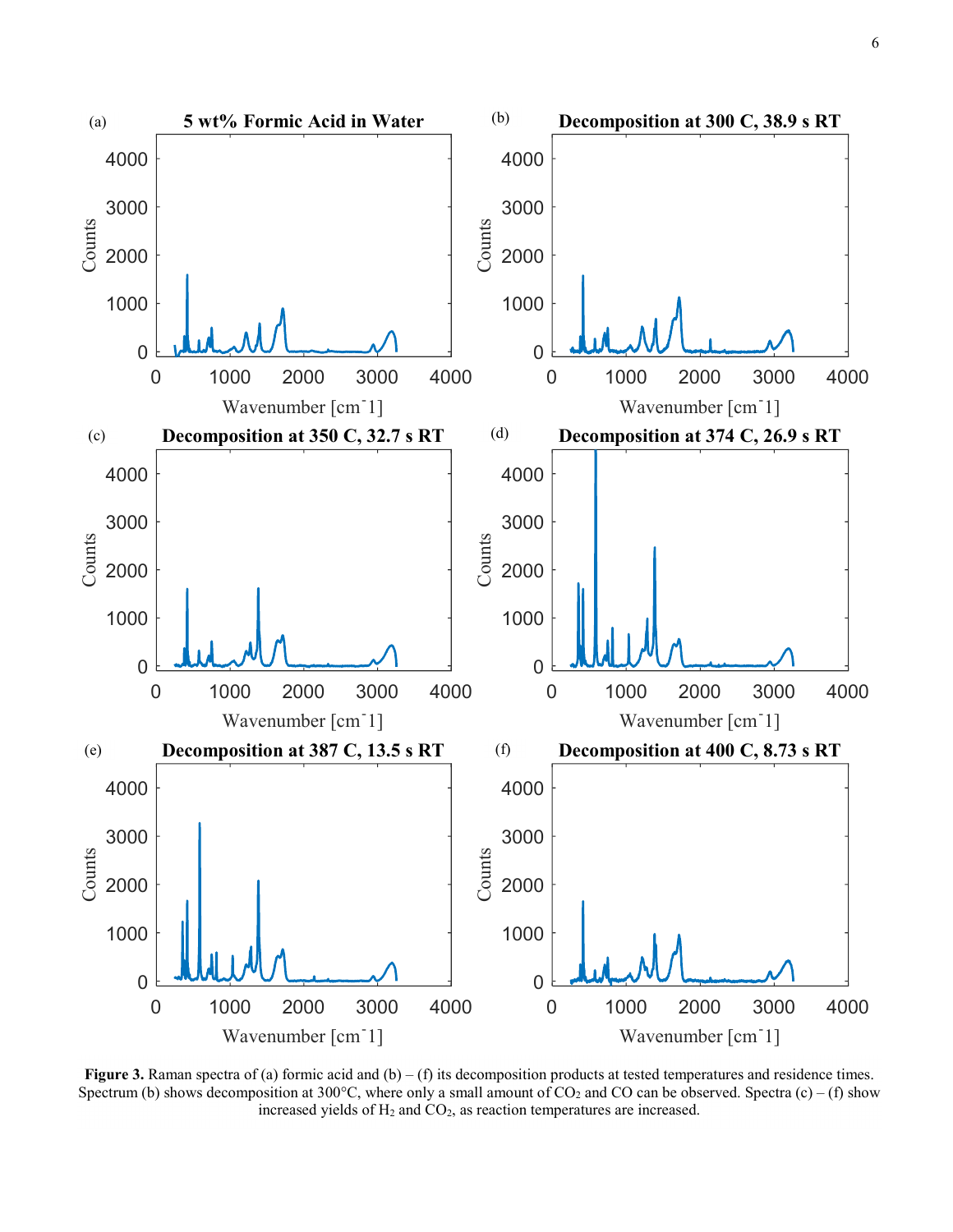The full decomposition behavior is shown in Figure 3. The baseline signal of 6.1 wt% formic acid dissolved in deionized water is shown in Figure 3(a) for comparison to spectra of decomposition products. Each decomposition test was performed with a total mass flow rate of 20 mL/min through the reactor, which resulted in different residence times for each test due to lower densities at higher temperatures. At 300°C (b) and a residence time of 38.9 s, hardly any decomposition is observed, although small peaks associated with CO and CO<sub>2</sub> are visible. At higher temperatures of  $350^{\circ}$ C (c),  $374^{\circ}$ C (d), and  $387^{\circ}$ C (e), with residence times of 32.7, 26.9, and 13.5 s respectively, higher concentrations of  $H_2$  and  $CO_2$  are clearly visible in the product spectra. Formic acid peaks also appear to be diminishing in relation to peaks correlated with these gaseous products. Decomposition at 400°C (f) and a residence time of 8.73 s shows less decomposition than lower temperature tests, likely due to the shorter residence time. Future experiments will monitor decomposition at a range of residence times for each reaction temperature, to allow for the calculation of kinetic rates and Arrhenius parameters of the decomposition reactions. Concentration measurements are required for these calculations; a robust method for translating Raman spectra into concentration data is currently being developed.

To generalize the process of monitoring decomposition and identifying intermediate products with Raman spectroscopy, it is necessary to develop a library of potential reaction intermediates and products. From this study, the Raman spectra of formic acid,  $H_2$ ,  $CO_2$ ,  $CO$ , sapphire, and water are known, but future studies involving more complex decomposition pathways will require the methodical identification of Raman spectra of intermediate species. This will be accomplished by sequentially gasifying increasingly complex molecules. Subsequent experiments will be performed with gasification of acetic acid, methanol, and ethanol.

## **CONCLUSION**

In this study, formic acid gasification in a continuous supercritical water reactor was studied at temperatures between 300 and 400°C, a pressure of 25 MPa, residence times between 8.7 and 39 s, and a feedstock concentration of 6.1 wt%. The feasibility of monitoring the gasification process with highresolution Raman spectroscopy was demonstrated. Reaction products were identified as  $H_2$ , CO<sub>2</sub>, CO, and residual formic acid from known Raman peaks observed in collected spectra. At temperatures below 300°C formic acid does not show any significant decomposition.

Supercritical water gasification is a promising technology for the destruction of waste products and the production of useful compounds and fuels. Temperature, residence time, and feedstock concentrations are the most relevant parameters in determining decomposition routes and rates. Additional work is required to determine the decomposition pathways and intermediate products for a broader set of operating conditions and for more complex organic model compounds. In future studies kinetic rates and Arrhenius parameters of observed decomposition reactions will be calculated; concentration data will be extracted from Raman spectra. Future research should consider the effects of reactor geometry, mixing and heating profiles, operating conditions, and potential catalytic activity of the walls. A more complete characterization of model compound decomposition rates in the SCWG environment can lead to a robust chemical reaction model to aid in the design and operation of supercritical water reactors for industrial applications.

#### ACKNOWLEDGMENTS

The authors would like to recognize the funding provided by the DOD Defense Threats Reduction Agency – Grant HDTRA1-17-1-0001, as well as the resources provided by the University of Washington which made this work possible.

# **REFERENCES**

1. KRUSE A., Supercritical water gasification, Biofuels, Bioproducts and Biorefining, 2, 2008, p. 415. 2. PINKARD B., GORMAN D., TIWARI K., KRAMLICH J., REINHALL P., NOVOSSELOV I., Review of Gasification of Organic Compounds in Continuous-Flow, Supercritical Water Reactors, Industrial & Engineering Chemistry Research, 57, 2018, p. 3471.